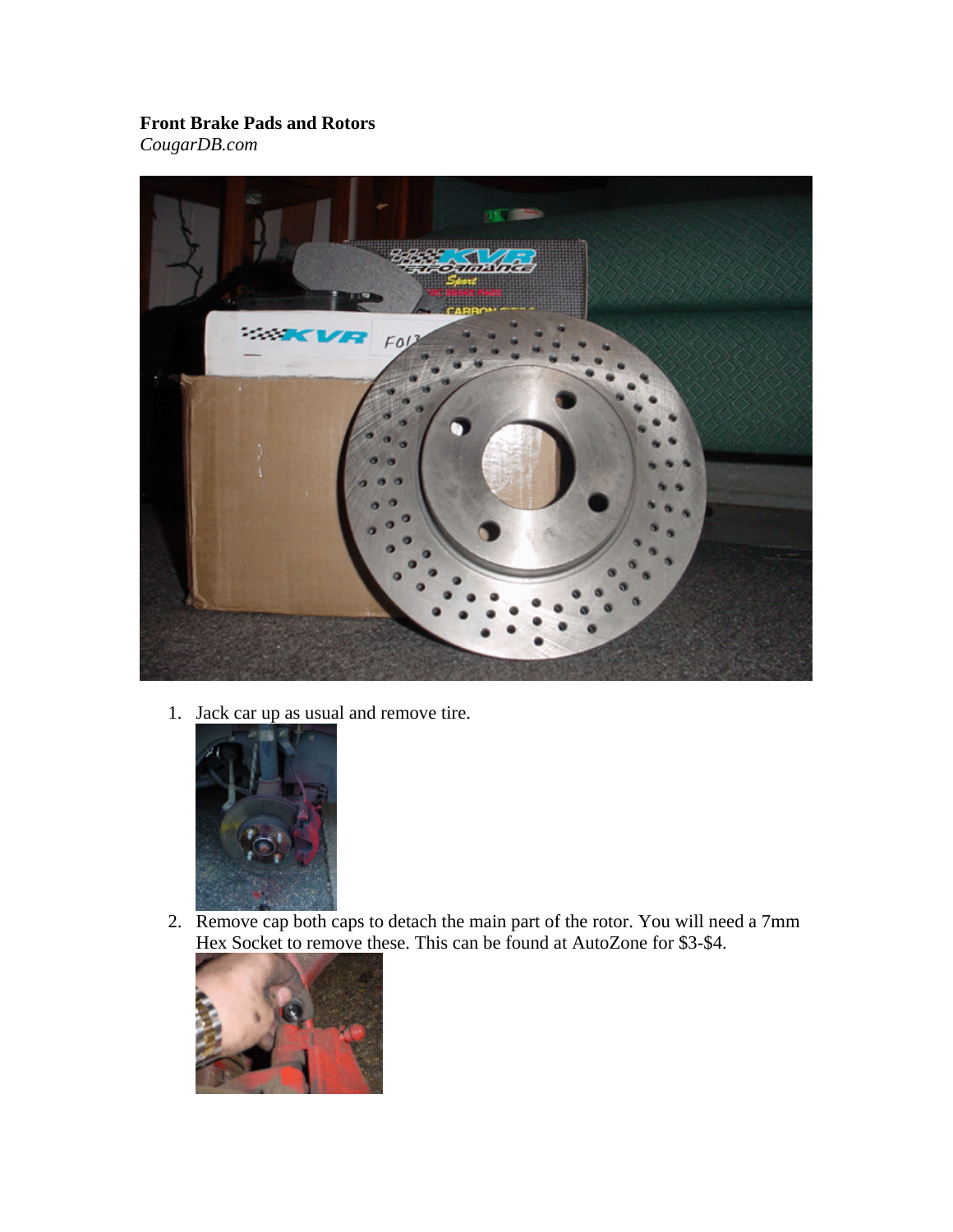3. For the top socket you will probably need a socket extension.



4. After you remove both sockets rest the caliper on top of something to keep the flexible brake line from being pulled off and then needing to bleed the brakes if this were to occur.



5. Then take a 15mm socket and undo the 2 bolts that hold up the second piece of the caliper and set it a side.



6. Spray some WD-40 on the retaining clips (if equipped) that hold the rotor on.



Then use a C-clamp or a vise grip to compress the brake

plunger.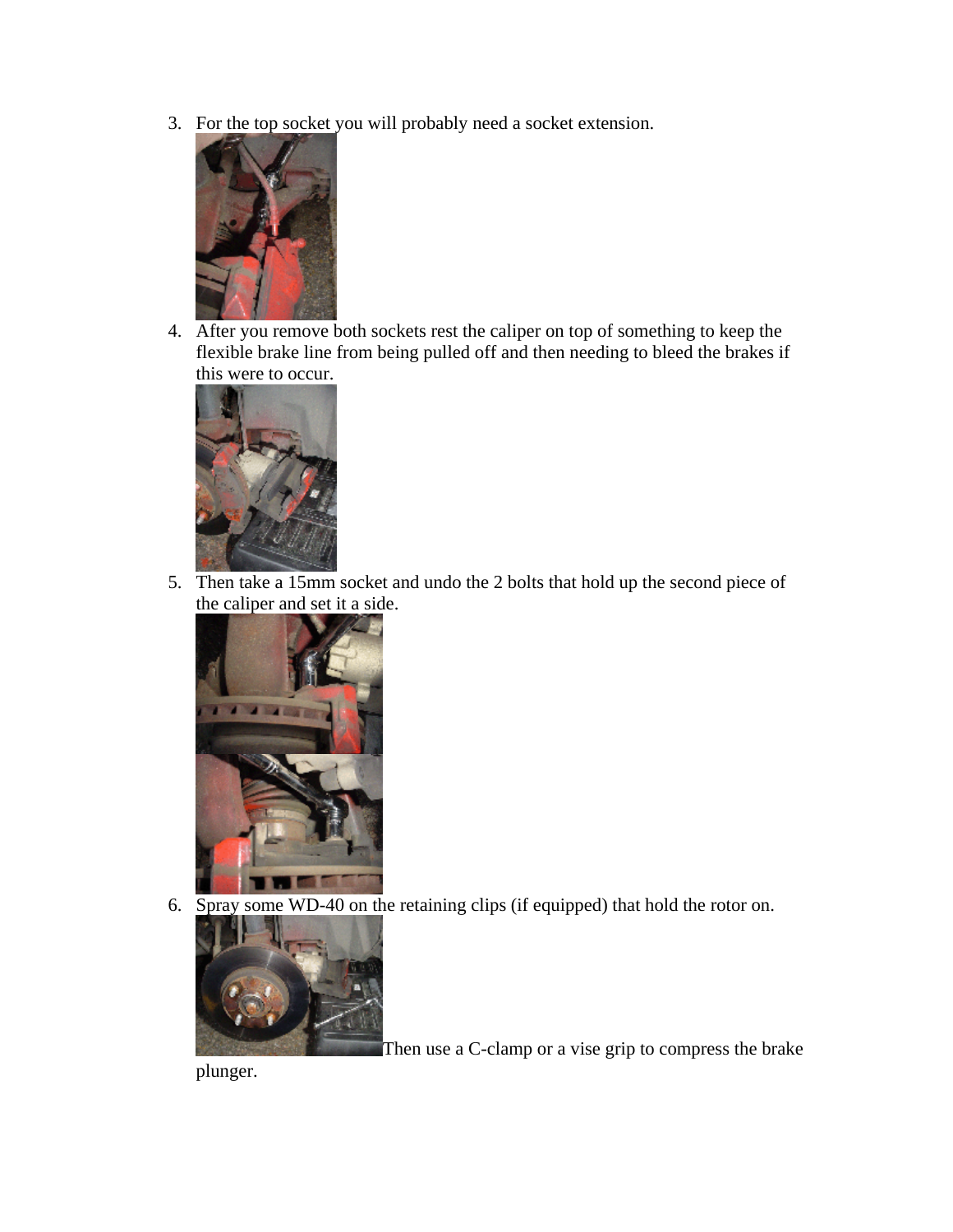

- 7. After you have finished compressing the plunger set the caliper back down on the rest and the unscrew the retaining clips that you sprayed a little bit ago. You can either unscrew them or break them off. To unscrew them use a flat head and place it in the bent pieces of the clips and tap on it lightly with a hammer to get it started. You can unscrew it the rest of the way by hand.
- 8. After you remove the brackets remove the rotor by pulling straight towards you.



9. Place on your new rotor and if you unscrewed the retaining clips, screw them back on.



10. Next place the pad with the clip on the back inside the compressed plunger. Make sure all the clips are inside.